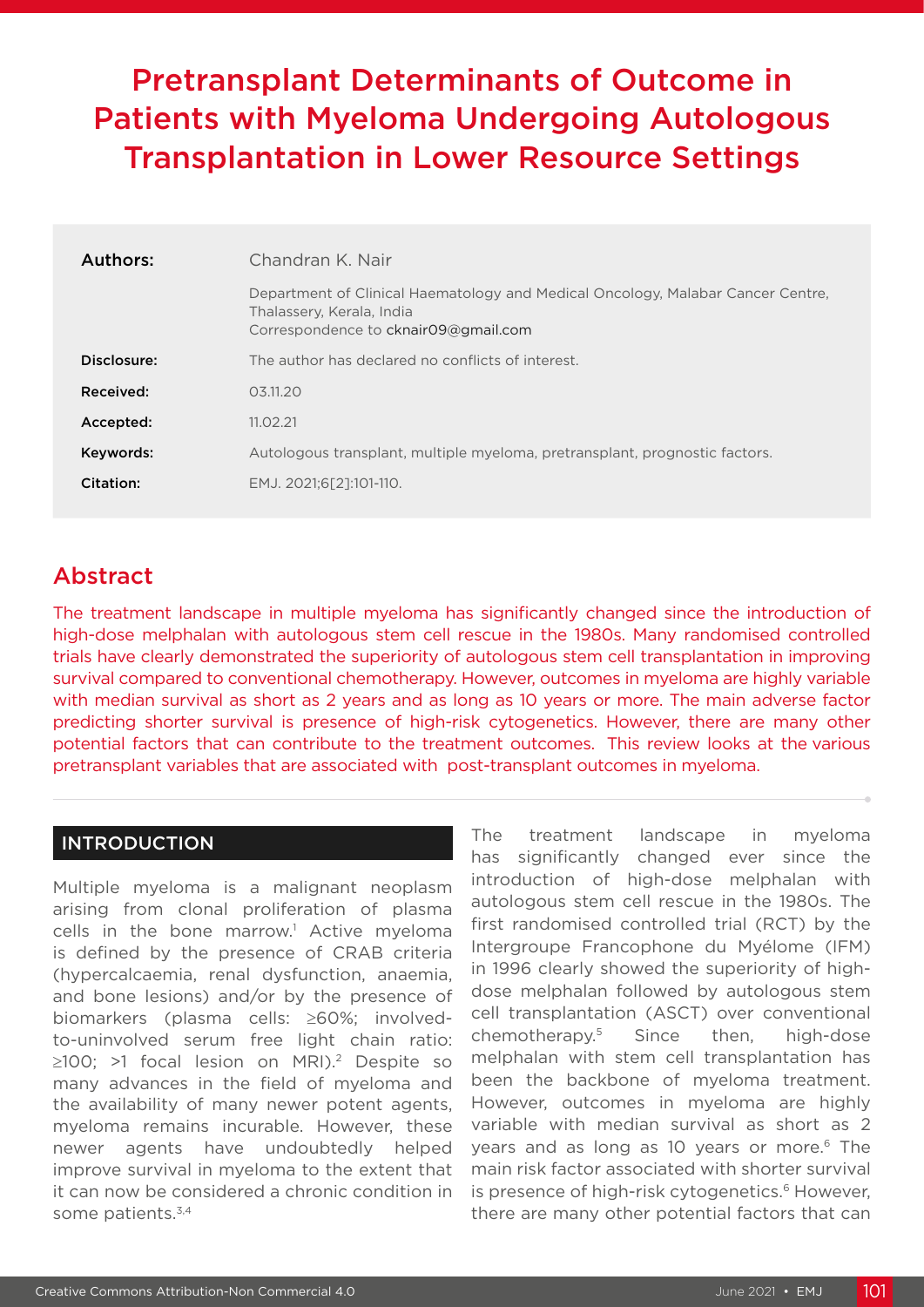contribute to the treatment outcomes. Hence, this review explores the various pretransplant variables that are associated with posttransplant outcomes.

## BENEFIT OF AUTOLOGOUS STEM CELL TRANSPLANTATION

The results from the first two landmark clinical trials, IFM 90 trial and UK Medical Research Council (MRC) trial, have proven the superior role of ASCT in improving progressionfree survival (PFS) and overall survival (OS) compared to conventional treatment. In the IFM 90 trial, involving 200 patients, ASCT was associated with higher complete responses (CR) (22% versus 5%), 5-year event-free survival (EFS) (28% versus 10%), and higher OS  $(52\%$  versus 12%).<sup>5</sup> In the MRC trial, involving 401 patients, results were similar to IFM 90 with improved CR, PFS, and OS in the ASCT arm.7 Three later RCT, however, failed to show any survival benefit of ASCT.<sup>8-10</sup> Differential benefits on survival from these trials have

to be addressed with caution as there was variability in the patients' age groups, induction and conditioning regimens, and the response criteria. The role of ASCT in the era of modern drugs, such as proteasome inhibitors (PI) and immunomodulatory imide drugs, was studied in four RCT, and had shown benefit in favour of ASCT in improving PFS in all four and OS in two.11-14 In the largest study, involving 1,503 patients from multiple centres under the European Myeloma Network (EMN) group, ASCT improved response rates (≥very good partial response [VGPR] 84% versus 77%, and median PFS [57 months versus 42 months]), however, there was no OS benefit.<sup>14</sup> A metaanalysis of the aforementioned mentioned trials using novel drugs, also concluded that there was significant improvement in PFS and a trend for benefit in terms of OS (hazard ratio for PFS: 0.55; p<0.001; hazard ratio for OS: 0.76; p=0.20).<sup>15</sup> The main findings from the key RCT are shown in Table 1.

#### Table 1: Key randomised controlled trials comparing autologous stem cell transplantation with conventional chemotherapy in myeloma.

| Reference                          | Age       | N   | Regimen<br>(ASCT versus<br>CCT)                                                                | CR (%)                   | PFS (median)                                    | <b>OS</b>                                        |
|------------------------------------|-----------|-----|------------------------------------------------------------------------------------------------|--------------------------|-------------------------------------------------|--------------------------------------------------|
| Attal et al., <sup>5</sup><br>1996 | < 65      | 200 | VMCP/BVAP<br>$x$ 4-6 + (Mel<br>140 + Gy 8 TBI)<br>versus VMCP/<br>$BVAP \times 18$<br>cycles   | 22 versus 5:<br>p<0.001  | EFS at 5 years:<br>28 versus 10%;<br>$p = 0.01$ | At 5 years: 52<br>versus 12%;<br>$p = 0.03$      |
| Child et al., <sup>7</sup><br>2003 | < 65      | 401 | AVMpC $x \ge 3 +$<br>Mel 200 versus<br>ABCM x 4-12                                             | 44 versus 8;<br>p<0.001  | 31 versus<br>19 months;<br>p<0.001              | Median: 54<br>versus 42<br>months:<br>$p = 0.04$ |
| Fermand et al., $8 \mid$<br>2005   | $55 - 65$ | 190 | VAMP $\times$ 3-4 +<br>(Mel 200 OR<br>BU + Mel 140)<br>versus VMCP                             | 36 versus 20             | EFS at 25<br>months versus<br>19; p=0.07        | Median: 47<br>versus 47<br>months; $p=0.91$      |
| Blade et al., <sup>9</sup><br>2005 | 55        | 216 | VBMCP/VBAD<br>x 4 + (Mel 200<br>or Mel 140 + Gy<br>12 TBI) versus<br>VBMCP/VBAD<br>$\times$ 12 | 30 versus 11;<br>p=0.002 | 42 months<br>versus 33;<br>$p = NS$             | Median: 61<br>versus 66<br>months                |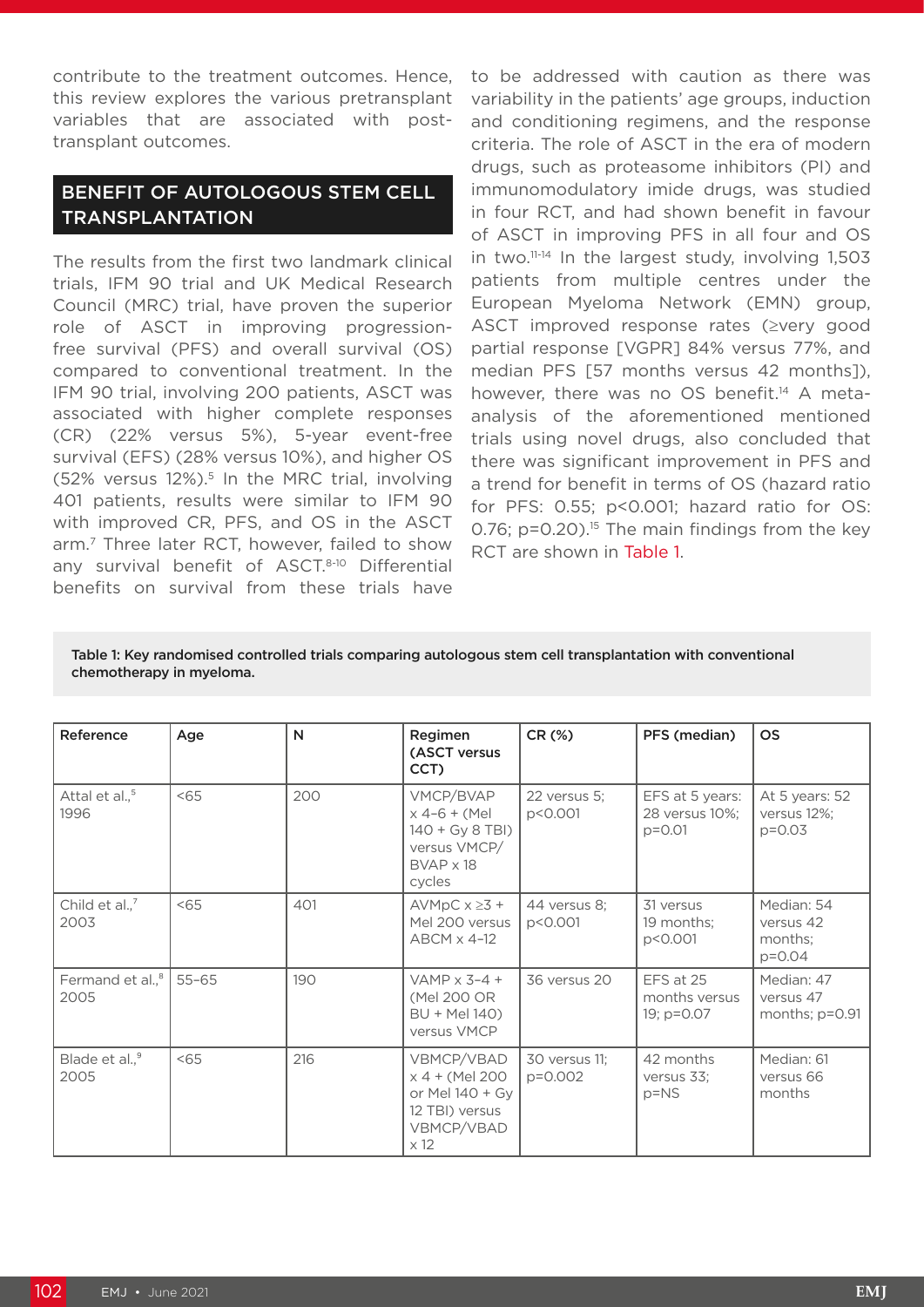#### Table 1 continued.

| Reference                              | Age       | $\mathsf{N}$ | Regimen<br>(ASCT versus<br>CCT)                                                                                                                                      | CR (%)                                  | PFS (median)                                | <b>OS</b>                                   |
|----------------------------------------|-----------|--------------|----------------------------------------------------------------------------------------------------------------------------------------------------------------------|-----------------------------------------|---------------------------------------------|---------------------------------------------|
| Barlogie et al., <sup>10</sup><br>2006 | $\leq 70$ | 516          | $VAD \times 4+$<br>(Mel 140 +<br>Gy 12 TBI)<br>versus VAD<br>$x$ 4+1-year<br>VBMCP ± IFN<br>maintenance                                                              | 11 versus 11                            | At 7 years: 17<br>versus 14%;<br>$p = 0.16$ | At 7 years: 38<br>versus 39%;<br>p=0.78     |
| Palumbo et al., <sup>11</sup><br>2014  | $\leq 65$ | 402          | $RD \times 4 + Mel$<br>200 versus<br>$RD \times 4 +$<br>MPR $\times$ 6, $\pm$ R<br>maintenance                                                                       | 16 versus 20                            | 43 versus<br>22 months;<br>p<0.001          | At 4 years: 81<br>versus 65%;<br>$p = 0.02$ |
| Gay, <sup>12</sup> 2015                | $\leq 65$ | 389          | $RD \times 4 + Mel$<br>200 (2) versus<br>$RD \times 4 + RCD \times$<br>6, RP versus R<br>maintenance                                                                 | 33-37 versus<br>$23 - 27$               | 43 versus<br>29 months;<br>p<0.0001         | At 4 years: 86<br>versus 73%;<br>p=0.004    |
| Attal, <sup>13</sup> 2017              | $\leq$ 65 | 700          | $RVD \times 3 + Mel$<br>$200 + RVD \times 2$<br>versus RVD x<br>$3 + RVD \times 5$ , R<br>maintenance                                                                | 59 versus 48;<br>$p = 0.03$             | 50 versus<br>36 months;<br>p<0.001          | At 4 years: 81<br>versus 82%;<br>$p = NS$   |
| Cavo, <sup>14</sup> 2020               | $18 - 65$ | 1,503        | $VCD \times 3-4 +$<br>Mel 200 x 1 or<br>$2 \pm RVD \times 2 +$<br>R maintenance<br>versus VCD x<br>$3 - 4 + VMP \times 4$<br>$\pm$ RVD $\times$ 2 + R<br>maintenance | $\geq$ VGPR 84<br>versus 77;<br>p=0.002 | 57 versus<br>42 months;<br>p=0.0001         | At 5 years: 75<br>versus 72%;<br>$p = NS$   |

ABCM: adriamycin/carmustine/cyclophosphamide/melphalan; ASCT: autologous stem cell transplantation; AVMpC: adriamycin/vincristine/methylprednisolone/cyclophosphamide; BU: busulfan; CCT: conventional chemotherapy; CR: complete response; EFS: event free survival; IFN: interferon; Mel 140: melphalan 140 mg/m<sup>2</sup>; Mel 200: melphalan 200 mg/m2; MPR: melphalan/prednisolone/lenalidomide; NS: not significant; OS: overall survival; PFS: progression free survival; R: lenalidomide; RCD: lenalidomide/cyclophosphamide/dexamethasone; RD: lenalidomide/ dexamethasone; RP: lenalidomide/prednisolone; RVD: lenalidomide/bortezomib/dexamethasone; TBI: total body irradiation; VAD: vincristine/adriamycin/dexamethasone; VAMP: vincristine/adriamycin/methylprednisolone; VBMCP: vincristine/carmustine/melphalan/cyclophosphamide/prednisolone; VBMCP/VBAD: vincristine, carmustine, melphalan, cyclophosphamide, prednisolone/vincristine, carmustine, adriamycin, dexamethasone; VCD: bortezomib/cyclophosphamide/dexamethasone; VGPR: very good partial response; VMP: bortezomib/melphalan/ prednisolone; VMPC: vincristine/melphalan/cyclophosphamide/prednisolone; VMCP/BVAP: vincristine, melphalan, cyclophosphamide, prednisolone/carmustine, vincristine, adriamycin, prednisolone.

Adriamycin® (Pfizer Inc., New York City, New York, USA).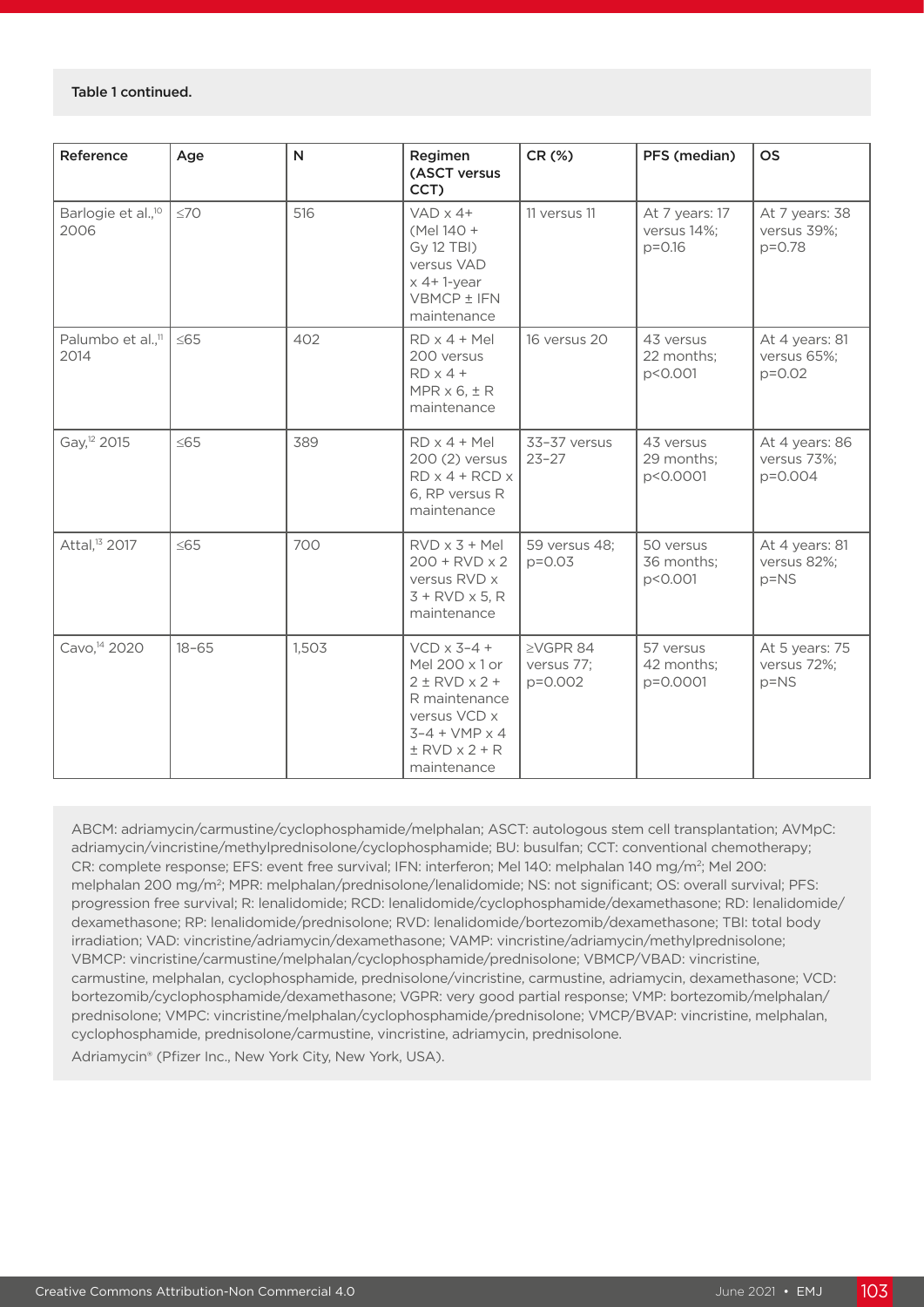## CONVENTIONAL KARYOTYPING-BASED RISK ASSESSMENT

Conventional cytogenetics reveal abnormalities in roughly one-third of patients with myeloma.16,17 These are mainly numerical aberrations. The low yield is caused by the low proliferative nature of plasma cells. Monosomy or deletion (q) of chromosome *13* and hypodiploidy are considered as highrisk features and are associated with inferior survival. In a report from the Mayo Clinic, 290 patients received information on conventional karyotyping: 39% had undergone ASCT and the median survival time of patients with high-risk cytogenetic abnormalities (CA) was 29 months versus 65 months in those at standard risk ( $p=0.006$ ).<sup>18</sup> The Groupe Français de Cytogénétique Hématologique showed that among 208 patients, 75 patients had a hyperdiploidy karyotype and 63 were labelled as having hypodiploidy defined as pseudodiploid, hypodiploid, or neartetraploid chromosomes. In a multivariate analysis, the hypodiploid group had inferior survival compared to hyperdiploid group and *del 13q* lost its prognostic value in presence of hypodiploidy.19 Chromosome *13* abnormality retains a negative prognostic value even in patients undergoing high-dose chemotherapy and autotransplant.20,21 However, it is to be noted that detection of *del 13q* by interphase fluorescent *in situ* hybridisation (FISH) does not have any negative impact on hyperdiploid myeloma.22

#### FISH-BASED RISK ASSESSMENT

As a result of the poor yield by conventional karyotyping, more sensitive measures such as FISH are routinely performed for myeloma prognostication. FISH, currently considered as the standard assay, is performed on purified CD138-expressing plasma cells, or by dualstaining of cytoplasmic immunoglobulin-aided FISH.6 The International Myeloma Working Group (IMWG) classifies myeloma as highrisk if at least one of *t(4;14)*, *t(14;16)*, *t(14;20)*, or *del 17p* is detected by FISH.23 In addition, a gain of *1q* also confers poor risk.24 Bortezomibcontaining induction regimen combined with ASCT can overcome the poor prognostic

impact of *t(4;14)* and to some extent *del 17p*. In the Gruppo Italiano Malattie EMatologiche dell'Adulto (GIMEMA) trial, in which 25% of the patients had *t(4;14)*, bortezomib/thalidomide/ dexamethasone (VTD) treatment could negate the poor prognostic role of *t(4;14)* (3-year PFS of 69% in patients with *t(4;14)* versus 74% without; p=0.66), whereas the thalidomide/ dexamethasone arm could not (3-year PFS of 37% in patients with *t(4;14)* versus 63% without; p=0.01).<sup>25</sup> Data from 354 patients with myeloma from the HOVON-65/GMMG-HD4 trial showed that bortezomib could significantly reduce the adverse impact of *del 17p*, which was present in 11% of patients. Patients were randomly assigned to cycles of vincristine/adriamycin® ([doxorubicin] Pfizer Inc., New York City, New York, USA)/dexamethasone (VAD) or bortezomib/adriamycin/dexamethasone induction followed by ASCT. In patients with *del 17p*, the bortezomib arm led to significant improvement in both PFS (median: 26 months versus 12 months) and 3-year OS (69% versus 17%).26 Combinations of bortezomib with lenalidomide/dexamethasone27,28 or carfilzomib with lenalidomide/dexamethasone<sup>29</sup> are also effective in reducing the adverse impact of *t(4;14)* and/or *del 17p* on PFS in myeloma. Major CA and their impacts are summarised in Table 2.

### THE REVISED INTERNATIONAL STAGING SYSTEM

The International Staging System (ISS) helps to stratify myeloma based on two parameters, albumin and  $\beta$ <sub>2</sub>-microglobulin, and categorises patients into three groups: ISS Stage I, II, and III, with median survival of 62, 44, and 29 months, respectively.30 The Revised-ISS (R-ISS) was formulated by combining ISS parameters with two additional parameters, namely a lactate dehydrogenase (LDH) assay and high-risk CA. It was derived from clinical and laboratory data, pooled from 11 international trials involving 4,445 newly diagnosed patients with myeloma. R-ISS stage I was defined as ISS stage I ( $β_0$ -microglobulin < 3.5 mg/L and albumin > 3.5 g/dL), no high-risk CA (*del 17p*, and/or *t[4;14]*, and/or *t[14;16]*), and normal LDH.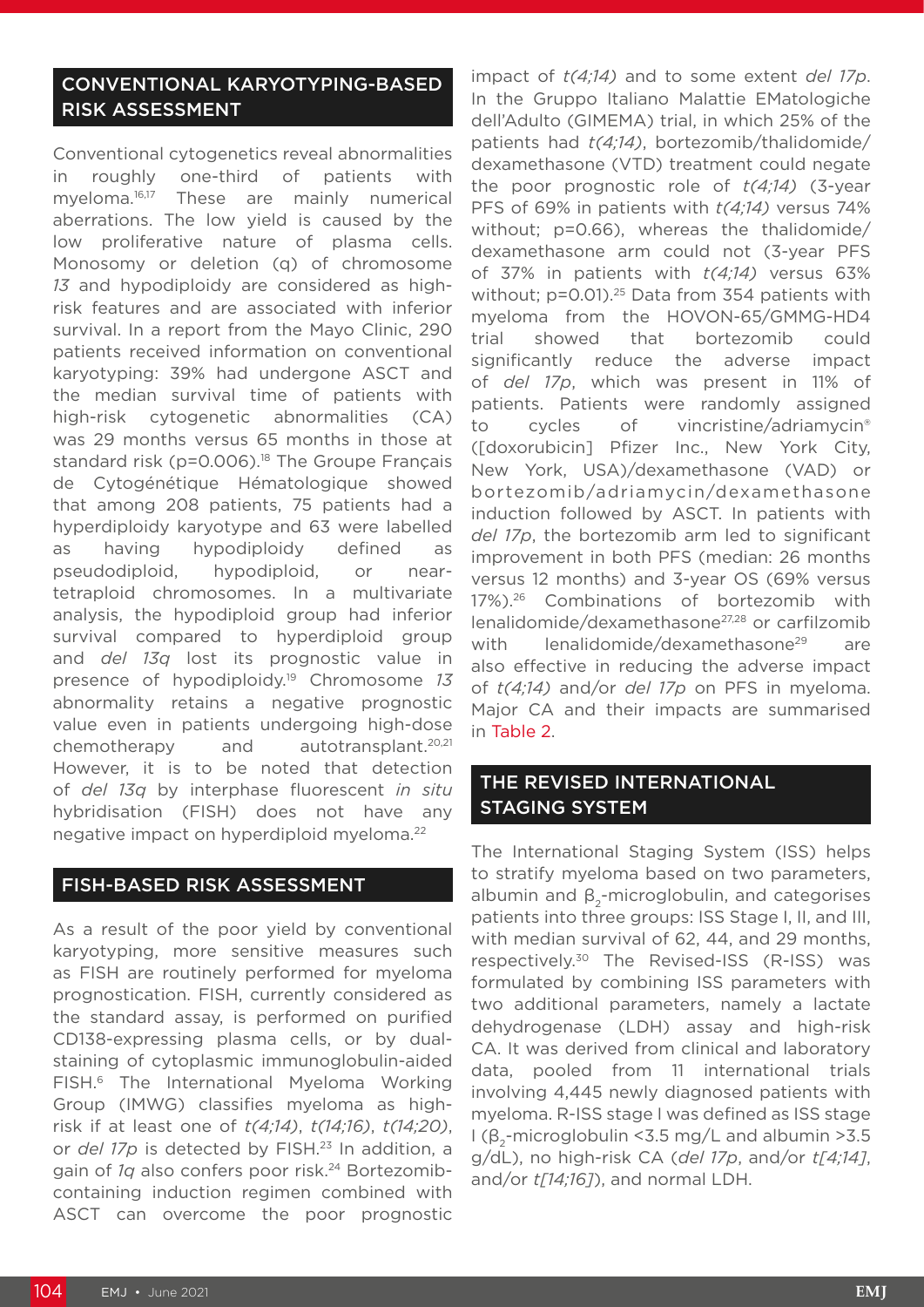Table 2: Important cytogenetic alterations in multiple myeloma.

| <b>Cytogenetic changes</b>        | <b>Risk category</b> | Prevalence in NDMM (%) |
|-----------------------------------|----------------------|------------------------|
| t(4;14) (p16;q32)/IGH-MMSET/FGFR3 | Adverse              | $10 - 15$              |
| t(14;20) (q32;q12)/IGH-MAFB       | Adverse              |                        |
| t(14;16) (q32;q23)/IGH-MAF        | Adverse              | $2 - 5$                |
| t(6;14) (p21;q32)/IGH-CCND3       | Standard             | 2                      |
| t(11;14) (q13;q32)/IGH-CCND1      | Standard             | $15 - 20$              |
| 17p deletion                      | Adverse              | 10                     |
| 1q21 gain                         | Adverse              | $35 - 40$              |
| 1p deletion                       | Adverse              | 30                     |
| Hyperdiploidy                     | Good                 | 50                     |
| 13q deletion (by CK)              | Adverse              | $45 - 50$              |

CK: conventional karyotyping; NDMM: newly diagnosed multiple myeloma.

R-ISS stage III was defined as ISS stage III  $(\beta_{2}$ -microglobulin >5.5 mg/L) and high-risk CA or high LDH. R-ISS could retain its value in delineating patients who had also undergone ASCT into the three risk groups. In total, 60% of patients had undergone ASCT and the median OS in R-ISS I, II, and III groups were 'not reached', 88 months, and 42 months, respectively.31

#### TYPE OF INDUCTION CHEMOTHERAPY

Induction chemotherapy in transplanteligible patients is given with the purpose of improving symptoms, performance status, regaining normal renal functions, correcting hypercalcaemia, and achieving an optimum response. Before the availability of novel agents, VAD was the main induction regimen for myeloma. Response rates were less, in the range 50–55%, and with very few patients achieving CR.<sup>32</sup> Toxicity related to anthracyclines, need for continuous infusion, and the risks associated with central venous catheters were the major concerns with this regimen. Later on, efforts were made to replace doxorubicin with a liposomal form, which led to similar response rates and survival, with less toxicity.<sup>33</sup>

After the introduction of novel agents, many studies have proven superiority to the same degree. Combination of thalidomide

with dexamethasone improved response rates, both VGPR and CR, compared to VAD, before transplant.34,35 A meta-analysis of over 6,000 transplant-eligible patients with myeloma also reported the superiority of novel agents in improving PFS compared to the VAD regimen.<sup>36</sup> Three-drug induction regimens are more effective than two-drug regimens in improving response rates and PFS. In two RCT and one meta-analysis, VTD improved response rates and PFS compared to thalidomide/dexamethasone.25,36,37 In a Phase III trial comparing VTD with bortezomib/dexamethasone (VD), the former led to better response rates; however, there were no differences in PFS or OS, which could be explained by the higher numbers of patients receiving consolidation and maintenance therapy in the VD arm.<sup>38</sup> In the Southwest Oncology Group (SWOG) S0777 trial, combination of lenalidomide with VD (RVD) was compared against lenalidomide/ dexamethasone, and the RVD arm showed improved response rates, PFS, and OS.<sup>39</sup> In one of the largest retrospective studies, comparing different induction regimens, RVD led to superior response rates and OS relative to bortezomib/cyclophosphamide/ dexamethasone and VD.40

Since the introduction of next-generation PI, namely carfilzomib, which has been reported to induce very high rates of minimal/measurable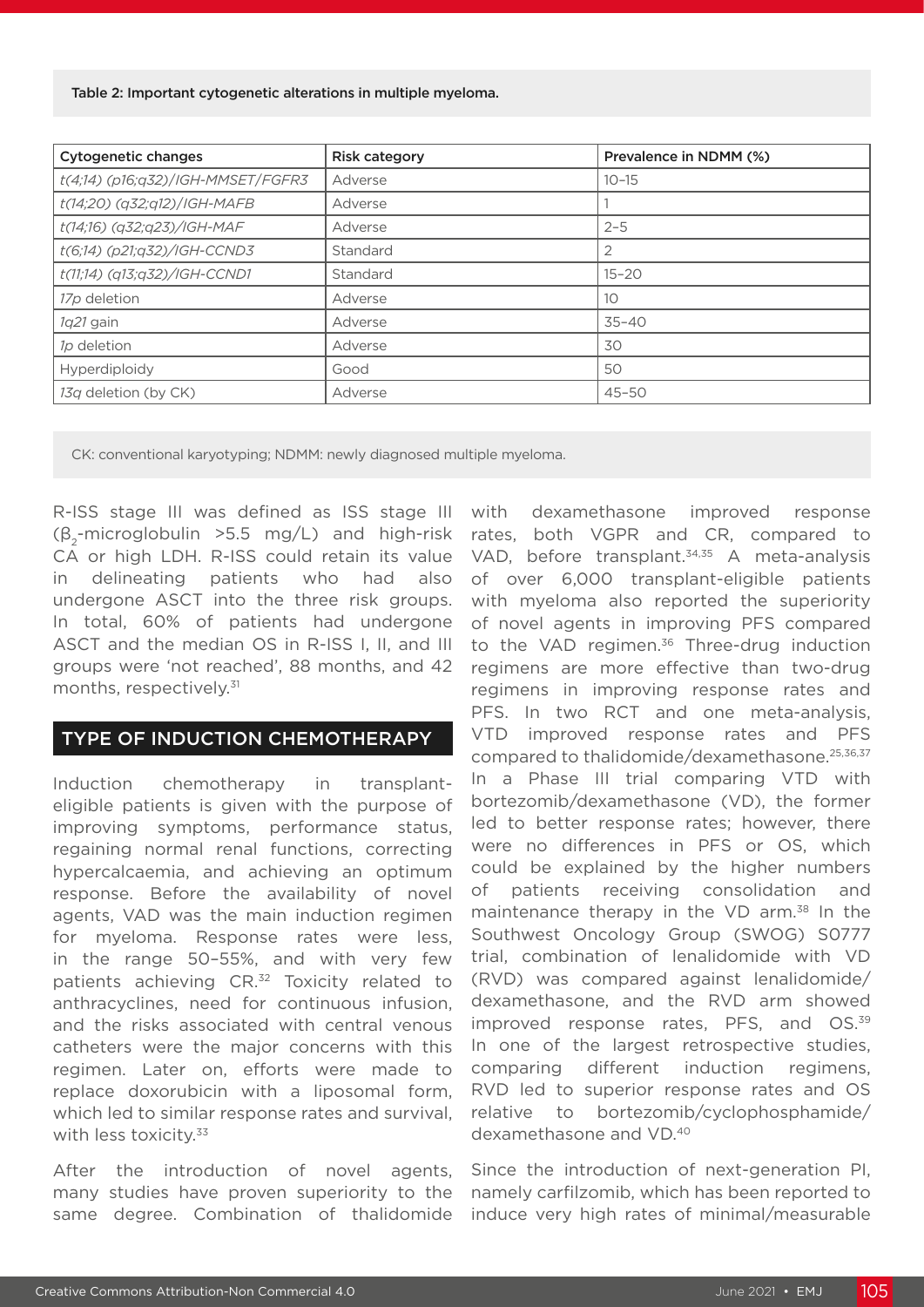residual disease (MRD) negativity,<sup>41</sup> there has been a growing enthusiasm for substituting bortezomib with carfilzomib in the induction regimens. However, two recently published Phase III trials failed to demonstrate any advantage of carfilzomib over bortezomib with respect to response, PFS, or OS. In the ENDURANCE trial, 1,087 patients newly diagnosed with myeloma, without high-risk features, were randomised to nine cycles of induction with either carfilzomib/lenalidomide/ dexamethasone or bortezomib/lenalidomide/ dexamethasone, followed by another randomisation to lenalidomide maintenance for 2 years versus until progression or toxicity. Median PFS (35 months versus 34 months) and 3-year OS (86% versus 84%) were similar between the two groups.<sup>42</sup> In another Phase III trial (CLARION), in elderly patients with myeloma, similar results were obtained when patients were randomly assigned to bortezomib/melphalan/ prednisolone versus carfilzomib/melphalan/ prednisolone.43 Recently, combinations of daratumumab to triple-drug induction regimens have been trialled; daratumumab was added to bortezomib/cyclophosphamide/ dexamethasone, bortezomib/lenalidomide/ dexamethasone, bortezomib/thalidomide/ dexamethasone, and carfilzomib/lenalidomide/ dexamethasone in various trials and resulted in encouraging response rates with acceptable toxicity profiles.44

### RESPONSE TO CHEMOTHERAPY

Many published studies have reported that stronger responses are associated with better survival in myeloma.<sup>45</sup> This is also applicable to responses at the end of induction therapy in patients undergoing ASCT. In a single-centre study from the UK involving 383 transplant-eligible patients with newly diagnosed multiple myeloma, achievement of partial response or CR at the end of induction therapy led to improvement in OS (median: 7.47 years in responders versus 4.89 years in nonresponders).<sup>46</sup> In another singlecentre study involving 211 patients, CR at transplant led to better EFS (median EFS not reached in patients with CR versus 11 months in patients with less than  $CR$ ).<sup>47</sup> At least three

more studies have shown that achieving CR or PR pretransplant was associated with improvement in both EFS/PFS and OS.48–50 These findings were further supported by a large meta-analysis of 21 ASCT studies involving nearly 5,000 patients, which showed that pretransplant maximum response (CR, near-CR, and VGPR) significantly improved both EFS/PFS and OS.<sup>51</sup> A reduction in posttreatment fluorodeoxyglucose avidity scores by positron emission tomography was associated with improved survival outcomes. A Deauville score value of <4 of the bone marrow and focal lesions after therapy at premaintenance phase was associated with significant improvement in PFS and OS.<sup>52</sup>

There is a recent growing interest in outcomes based on MRD negativity. In the MRC Myeloma IX trial, end of induction MRD negativity with multiparameter flow cytometry significantly improved PFS post-transplant, but there was no difference in OS.53 The GEM/PETHEMA study group reported that pretransplant MRD negativity by multiparameter flow cytometry resulted in a significant improvement in PFS (5-year PFS: 80% in MRD negative group versus 25% in MRD positive group; p=0.001) and a trend toward improved OS (5-year OS: 100% versus 59%; p=0.06).54 A PCRbased MRD assessment study, from marrow samples, demonstrated that low levels of MRD pretransplant is associated with an improvement in both EFS and OS. Median EFS (35 months versus 20 months; p=0.001) and OS (70 months versus 45 months; p=0.04) were significantly better in the low MRD group versus the high MRD group.<sup>55</sup> A meta-analysis of 21 studies, which measured response based on MRD criteria, reported that achieving MRD negativity could improve PFS and OS.56

#### TIMING OF TRANSPLANT

With the availability of many highly active novel agents for myeloma treatment, the role of transplant upfront was questioned. However, in an era of both conventional and newer agents, it has been demonstrated that early transplant improves response rates and PFS. An RCT, in the era of conventional agents, compared upfront transplant (early transplant group) against conventional chemotherapy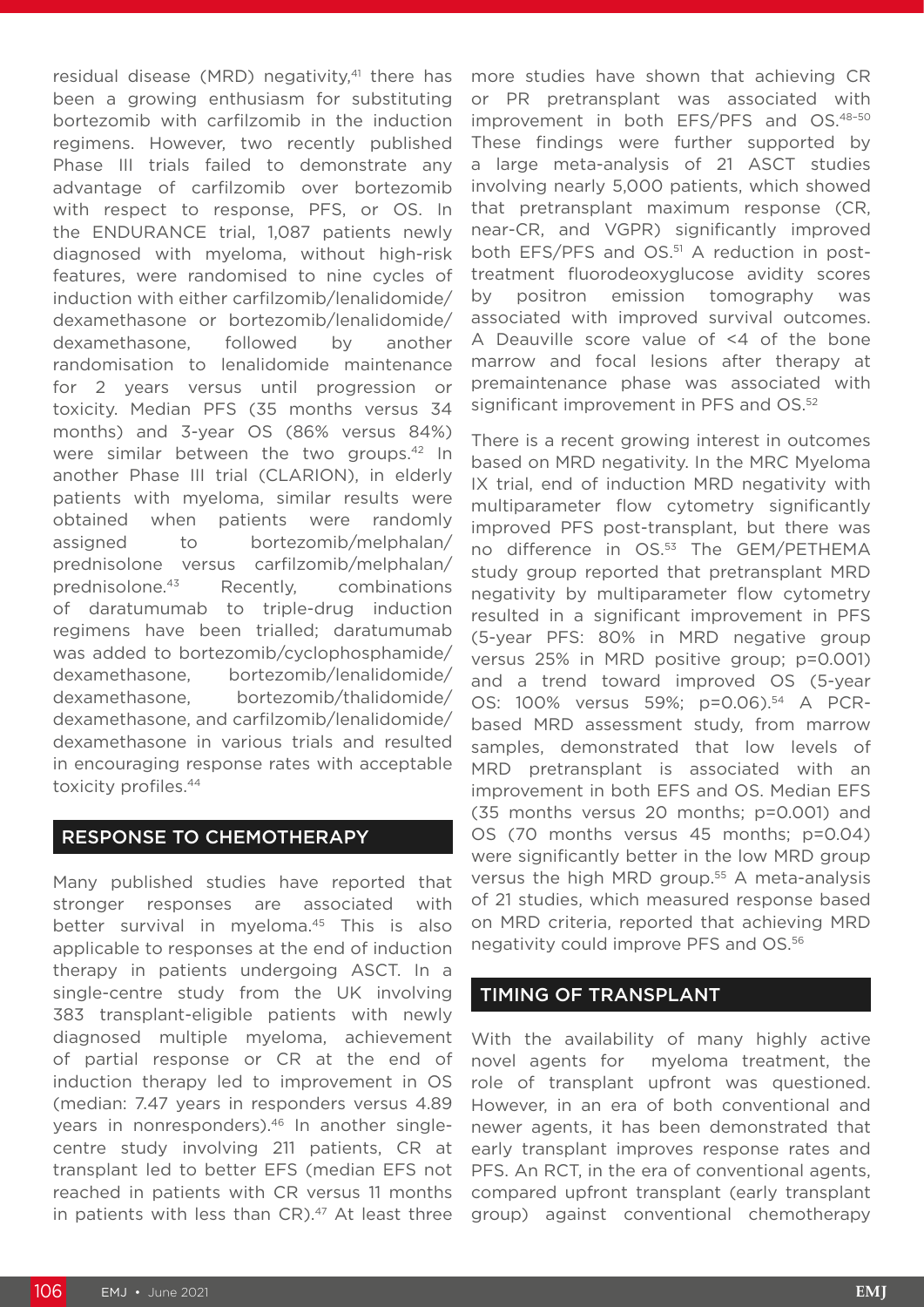(late transplant group). A rescue transplant was considered in the late group with progression/poor response to chemotherapy. The early group showed a better response and PFS, but with no difference to OS.<sup>57</sup> Later. two retrospective studies, in the era of novel agents, failed to show any benefit of early transplant with respect to either PFS or OS.58,59 Gay et al.,<sup>60</sup> in a pooled analysis of two RCT (RV-MM-209 and EMN-441), reported that early ASCT was associated with significant improvement in PFS1 (median: 42 months versus 24 months; p<0.001), PFS2 (4 years: 71% versus 54%; p<0.001), and OS (4 years: 84% versus 70%; p<0.001), and that the benefit was seen across all prognostic subgroups.<sup>60</sup> In the only RCT using both lenalidomide and bortezomib in induction (IFM 2009), early transplant resulted in improved response rates (59% versus 48%), including MRD negativity, and better PFS (median 50 months versus 36 months), yet no difference in OS (at 4 years: 81% versus 82%).<sup>13</sup> Despite the lack of definite OS benefit in the majority of studies, early transplantation should still be the first choice in multiple myeloma. Moreover, given the idea that achieving the maximum possible response, even to the extent of MRD negativity, can guarantee long-term survival benefit, early transplant should be offered in all possible situations.<sup>56</sup> Transplant at progression, even though a reasonable choice, may be hindered because of concerns over advancing age, newly acquired comorbidities, and poorer response to salvage treatment.

In general, stem cell mobilisation is recommended after 4–6 cycles of induction chemotherapy. For mobilisation, two types of regimens are commonly used: granulocyte colony-stimulating factor alone or a combination of granulocyte colonystimulating factor with cyclophosphamide. In case of inadequate mobilisation, plerixafor can be added. The specific mechanism of action of the latter, CXCR4 antagonism, helps to overcome the poor stem cell yield, associated with prolonged lenalidomide use in induction chemotherapy. Given the ongoing global coronavirus disease (COVID-19) pandemic, various national and international societies have recommended postponing autologous transplantation, especially in patients of standard risk.<sup>61,62</sup>

#### CONDITIONING REGIMENS

Many different conditioning regimens have been tried in myeloma over the last 20–25 years. Based on results from two prospective RCT, melphalan 200 mg/m2 (Mel 200) is now the accepted standard regimen. In the IFM 9502 trial, involving 282 patients <65 years of age, Mel 200 was compared with Mel 140 + 8 Gy total body irradiation. Mel 200 was associated with faster haematologic recovery, lower degree of mucositis, shorter duration of hospitalisation, and better OS at 45 months (66% versus 45%), even though there was no difference in EFS.63 In an Italian multicentre study, Mel 200 was compared against Mel 100; the study concluded that Mel 200 resulted in improved PFS (median: 31 months versus 26 months; p=0.01) and a trend toward improved OS (at 5 years: 62 months versus 48 months; p=0.13).<sup>64</sup> Efforts to further intensify the conditioning regimen by additional chemotherapy did not show any benefit. In an RCT by the West German Myeloma Study Group, addition of idarubicin and cyclophosphamide to Mel 200 resulted in increased toxicity, high mortality, and no significant difference in response rates or survival.<sup>65</sup> Similarly, addition of busulfan to melphalan,<sup>66,67</sup> or a regimen containing thiotepa, busulfan, and cyclophosphamide (compared against Mel 200) did not result in superior outcomes.<sup>68</sup> Addition of bortezomib or carmustine with high-dose melphalan has been investigated in Phase II studies and show promising response rates; however, larger RCT are required for confirmation.<sup>69,70</sup>

#### LIMITATIONS

Since this review has been written mainly from a practical point of view applicable to developing countries, where access to molecules like daratumumab is difficult and MRD measurement is not yet a routine practice, such things were not discussed in much detail. There is now strong evidence to suggest that achieving MRD negativity improves long-term survival and can be used as a surrogate endpoint for both PFS and OS in myeloma. $71,72$  Similarly,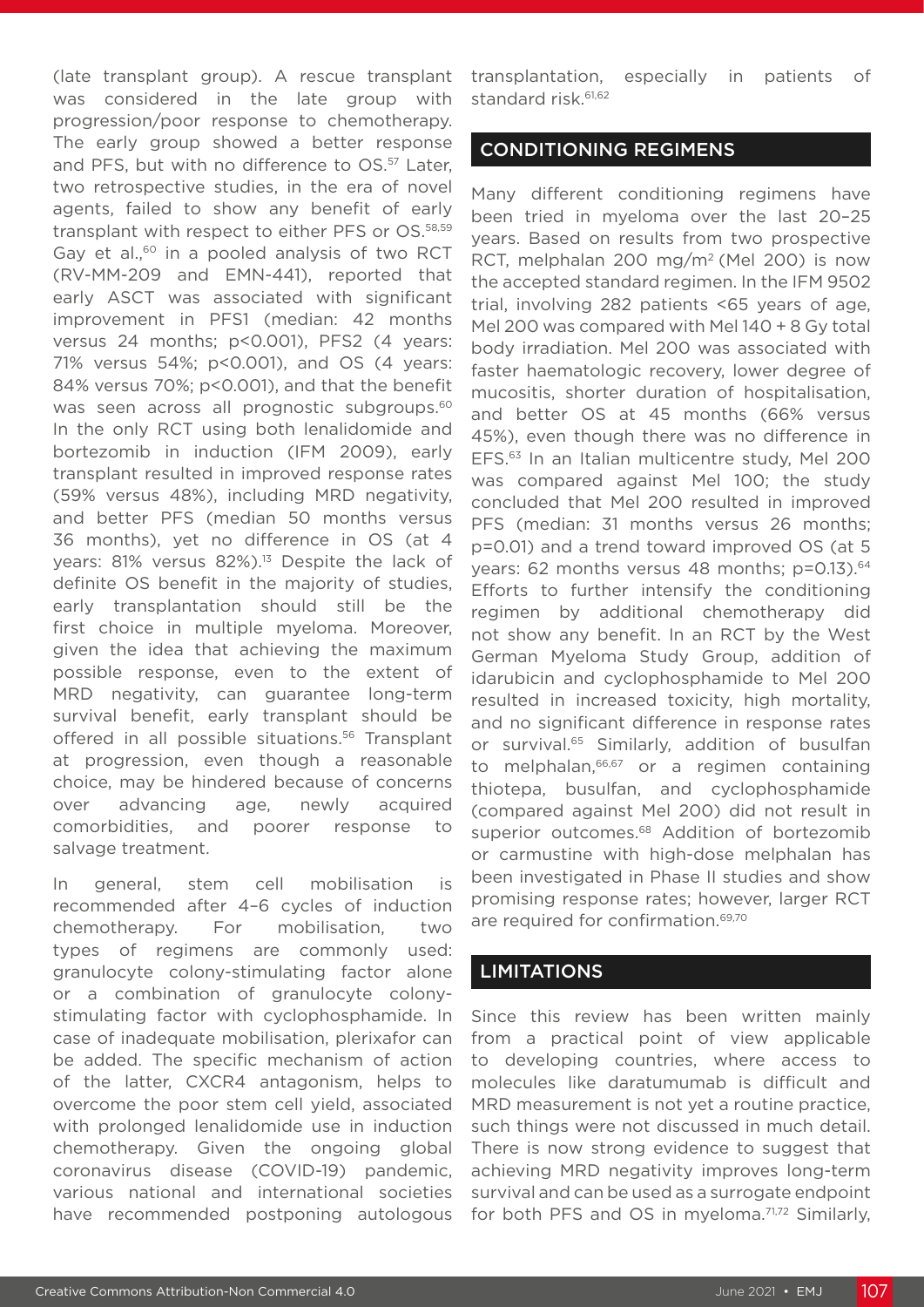inclusion of anti-CD38 antibodies in the initial interphase FISH (del 17p, t[4;14], t[14;16], treatment regimen has improved PFS and OS in at least two RCT.<sup>73</sup> The author supports these changes in response assessment and treatment becoming part of routine management for patients with myeloma, including in developing countries.

#### **CONCLUSION**

High-dose melphalan followed by ASCT is the cornerstone of treatment in medically fit patients with newly diagnosed myeloma and holds value even in the era of highly active, novel agents. There are important pretransplant variables that have a role in predicting posttransplant outcomes. CA by conventional cytogenetics (*del 13q*, hypodiploidy) or *t[14;20]*) are associated with inferior outcomes. Triple-drug induction regimens, containing a PI and immunomodulatory imide drugs, lead to the best outcomes post-transplant with respect to response rates and survival, with this particular combination negating the adverse impact of high-risk cytogenetics to a great extent. It is ideal to have the best response at the end of induction chemotherapy, which has been found to prolong survival after transplant. An early transplant rather than at the time of relapse/ progression would be the ideal strategy, with Mel 200 as the standard conditioning regimen. Well-conducted clinical trials, especially RCT, should be considered for assessing the utility of MRD measurements in making treatment decisions, as MRD appears to be a powerful prognostic marker in myeloma.

#### References

- 1. Palumbo A, Anderson K. Multiple myeloma. N Engl J Med. 2011;364:1046-60.
- 2. Rajkumar S et al. International Myeloma Working Group updated criteria for the diagnosis of multiple myeloma. Lancet Oncol. 2014;15:e538- 48.
- 3. Kumar S et al. Improved survival in multiple myeloma and the impact of novel therapies. Blood. 2008;111(5):2516-20.
- 4. Costa L et al. Recent trends in multiple myeloma incidence and survival by age, race, and ethnicity in the United States. Blood Adv. 2017;1(4):282-7.
- 5. Attal M et al. A prospective, randomized trial of autologous bone marrow transplantation and chemotherapy in multiple myeloma. Intergroupe Français du Myélome. N Engl J Med. 1996;335(2):91-7.
- 6. Sonneveld P et al. Treatment of multiple myeloma with high-risk cytogenetics: a consensus of the International Myeloma Working Group. Blood. 2017;127(24):2955-62.
- 7. Child JA et al. High-dose chemotherapy with hematopoietic stem-cell rescue for multiple myeloma. N Engl J. Med. 2003;348:1875-83.
- 8. Fermand JP et al. High-dose therapy and autologous blood stem-cell transplantation compared with conventional treatment in myeloma patients aged 55 to 65 years: long-term results of a randomized control trial from the group

myelome-autogreffe. J Clin Oncol. 2005;23(36):9227-33.

- 9. Bladé J et al. High-dose therapy intensification compared with continued standard chemotherapy in multiple myeloma patients responding to the initial chemotherapy: long-term results from a prospective randomized trial from the Spanish cooperative group PETHEMA. Blood. 2005;106(12):3755- 9.
- 10. Barlogie B et al. Standard chemotherapy compared with highdose chemoradiotherapy for multiple myeloma: final results of phase III US intergroup trial S9321. J Clin Oncol. 2006;24(6):929-36.
- 11. Palumbo A et al. Autologous transplantation and maintenance therapy in multiple myeloma. N Engl J Med. 2014;371:895-905.
- 12. Gay F et al. Chemotherapy plus lenalidomide versus autologous transplantation, followed by lenalidomide plus prednisone versus lenalidomide maintenance, in patients with multiple myeloma: a randomised, multicentre, phase 3 trial. Lancet Oncol. 2015;16(16):1617-29.
- 13. Attal M et al. Lenalidomide, Bortezomib, and Dexamethasone with Transplantation for Myeloma. N Engl J Med. 2017;376:1311-20.
- 14. Cavo M et al. Autologous haematopoietic stem-cell transplantation versus bortezomib– melphalan–prednisone, with or without bortezomib–lenalidomide– dexamethasone consolidation therapy, and lenalidomide

maintenance for newly diagnosed multiple myeloma (EMN02/HO95): a multicentre, randomised, open-label, phase 3 study. Erratum in: Lancet Haematol. 2020;7(6):e456-68.

- 15. Dhakal B et al. Autologous transplantation for newly diagnosed multiple myeloma in the era of novel agent induction a systematic review and meta-analysis. JAMA Oncol. 2018;4(3):343-50.
- 16. Calasanz MJ et al. Cytogenetic analysis of 280 patients with multiple myeloma and related disorders: primary breakpoints and clinical correlations. Genes Chromosomes Cancer. 1997;18:84-93.
- 17. Sawyer J et al. Cytogenetic findings in 200 patients with multiple myeloma. Cancer Genet Cytogenet. 1995;82(1):41-9.
- 18. Kapoor P et al. Evidence for cytogenetic and fluorescence in situ hybridization risk stratification of newly diagnosed multiple myeloma in the era of novel therapies. Mayo Clin Proc. 2010;85(6):532-7.
- 19. Smadja NV et al. Hypodiploidy is a major prognostic factor in multiple myeloma. Blood. 2001;98(7):2229-38.
- 20. Shaughnessy J et al. Continuous absence of metaphase-defined cytogenetic abnormalities, especially of chromosome 13 and hypodiploidy, ensures long-term survival in multiple myeloma treated with Total Therapy I: interpretation in the context of global gene expression. Blood. 2003;101(10):3849-56.
- 21. Shaughnessy J et al. Prognostic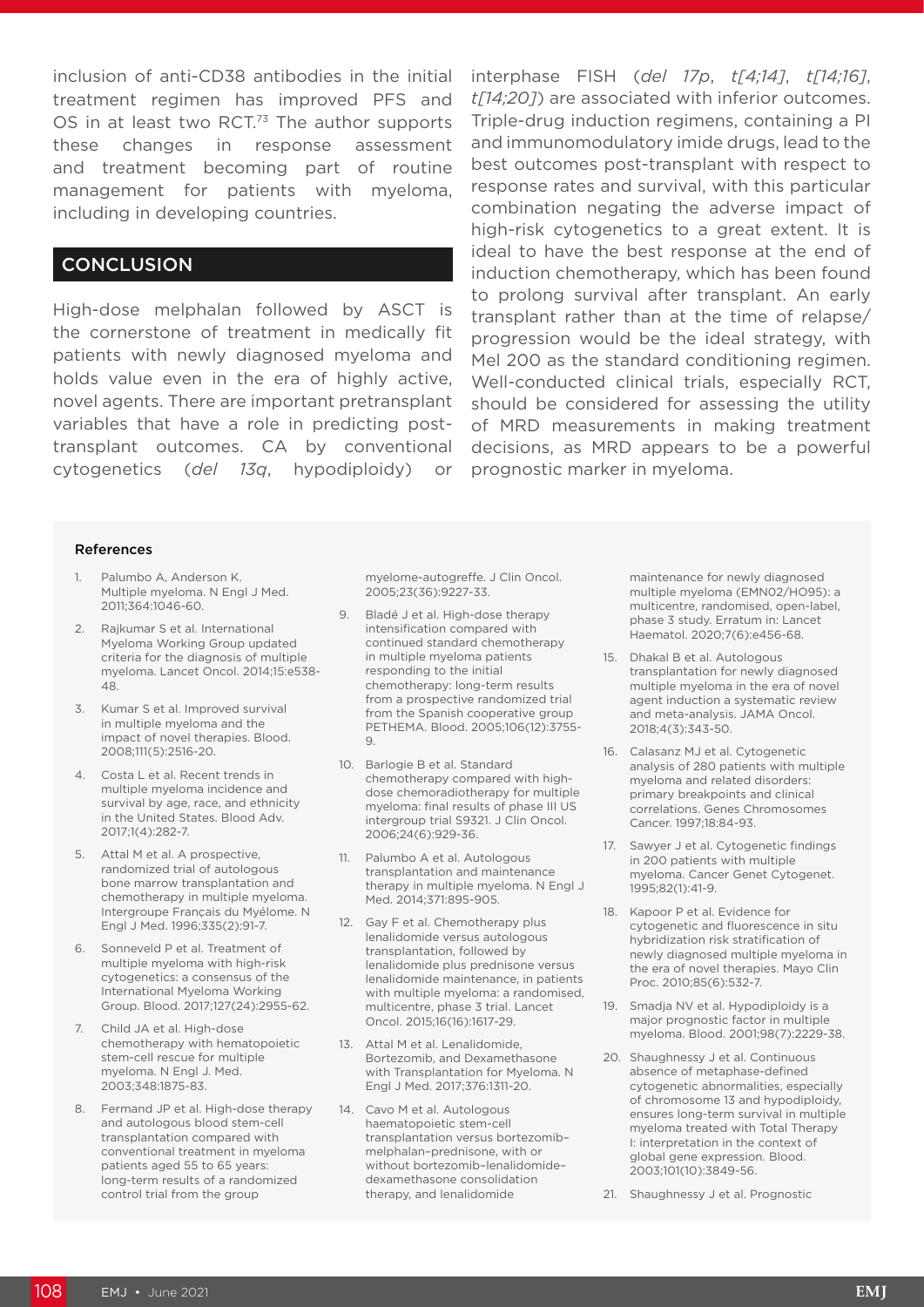impact of cytogenetic and interphase fluorescence in situ hybridizationdefined chromosome 13 deletion in multiple myeloma: Early results of total therapy II. Br J Haematol. 2003;120(1):44-52.

- 22. Chng, WJ et al. Prognostic factors for hyperdiploid-myeloma: Effects of chromosome 13 deletions and IgH translocations. Leukemia. 2006;20(5):807-13.
- 23. Rajkumar SV. Multiple myeloma: 2020 update on diagnosis, riskstratification and management. Erratum in: Am J Hematol. 2020;95(5):548-67.
- 24. Hanamura I et al. Frequent gain of chromosome band 1q21 in plasma-cell dyscrasias detected by fluorescence in situ hybridization: Incidence increases from MGUS to relapsed myeloma and is related to prognosis and disease progression following tandem stem-cell transplantation. Blood. 2006;108(5):1724-32.
- 25. Cavo M et al. Bortezomib with thalidomide plus dexamethasone compared with thalidomide plus dexamethasone as induction therapy before, and consolidation therapy after, double autologous stem-cell transplantation in newly diagnosed multiple myeloma: A randomised phase 3 study. Erratum in: Lancet. 2010;376(9758):2075-85.
- 26. Neben K et al. Administration of bortezomib before and after autologous stem cell transplantation improves outcome in multiple myeloma patients with deletion 17p. Blood. 2012;119(4):940-8.
- 27. Roussel M et al. Front-line transplantation program with lenalidomide, bortezomib, and dexamethasone combination as induction and consolidation followed by lenalidomide maintenance in patients with multiple myeloma: A phase II study by the Intergroupe Francophone du Myélome. J Clin Oncol. 2014;32(25):2712-7.
- 28. Kumar S et al. Randomized, multicenter, phase 2 study (EVOLUTION) of combinations of bortezomib, dexamethasone, cyclophosphamide, and lenalidomide in previously untreated multiple myeloma. Blood. 2012;119(19):4375- 82.
- 29. Jakubowiak AJ et al. A phase 1/2 study of carfilzomib in combination with lenalidomide and low-dose dexamethasone as a frontline treatment for multiple myeloma. Blood. 2012;120(9):1801-9.
- 30. Greipp PR et al. International staging system for multiple myeloma. J Clin Oncol. 2005;23(15):3412-20.
- 31. Palumbo A et al. Revised international staging system for multiple myeloma: a report from international myeloma working group. J Clin Oncol. 2015;33(26):2863-9.
- 32. Alexanian R et al. VAD-based regimens as primary treatment for multiple myeloma. Am J Hematol. 1990;33(2):86-9.
- 33. Rifkin RM et al. Pegylated liposomal doxorubicin, vincristine, and dexamethasone provide significant reduction in toxicity compared with doxorubicin, vincristine, and dexamethasone in patients with newly diagnosed multiple myeloma: a phase III multicenter randomized trial. Cancer. 2006;106(4):848-58.
- 34. Macro M et al. Dexamethasone+Thalidomide (Dex/Thal) Compared to VAD as a pre-transplant treatment in newly diagnosed Multiple Myeloma (MM): A randomized trial. Blood. 2006;108(11):57.
- 35. Cavo M et al. Superiority of thalidomide and dexamethasone over vincristine-doxorubicindexamethasone (VAD) as primary therapy in preparation for autologous transplantation for multiple myeloma. Blood. 2005;106(1):35-9.
- 36. Sekine L et al. Frontline treatment for transplant-eligible multiple myeloma: a 6474 patients network meta-analysis. Hematol Oncol. 2019;37(1):62-74.
- 37. Rosiñol L et al. Superiority of bortezomib, thalidomide, and dexamethasone (VTD) as induction pretransplantation therapy in multiple myeloma: a randomized phase 3 PETHEMA/GEM study. Blood. 2012;120(8):1589-96.
- 38. Moreau P et al. Bortezomib plus dexamethasone versus reduceddose bortezomib, thalidomide plus dexamethasone as induction treatment before autologous stem cell transplantation in newly diagnosed multiple myeloma. Blood. 2011;118(22):5752-8.
- 39. Durie BGM et al. Bortezomib with lenalidomide and dexamethasone versus lenalidomide and dexamethasone alone in patients with newly diagnosed myeloma without intent for immediate autologous stem-cell transplant (SWOG S0777): a randomised, open-label, phase 3 trial. Lancet. 2017;389(10068):519-27.
- 40. Chakraborty R et al. The impact of induction regimen on transplant outcome in newly diagnosed multiple myeloma in the era of novel agents. Bone Marrow Transplant. 2017;52(1):34-40.
- 41. Korde N et al. Treatment with carfilzomib-lenalidomidedexamethasone with lenalidomide extension in patients with smoldering or newly diagnosed multiple myeloma. JAMA Oncol. 2015;1(6):746- 54.
- 42. Kumar SK et al. Carfilzomib or bortezomib in combination with lenalidomide and dexamethasone for patients with newly diagnosed

multiple myeloma without intention for immediate autologous stem-cell transplantation (ENDURANCE): a multicentre, open-label, phase 3, randomised, controlled trial. Lancet Oncol. 2020;21(10):1317-30.

- 43. Facon T et al. Carfilzomib or bortezomib with melphalanprednisone for transplant-ineligible patients with newly diagnosed multiple myeloma. Blood. 2019;133(18):1953-63.
- 44. Abdallah N, Kumar SK. Daratumumab in untreated newly diagnosed multiple myeloma. Ther Adv Hematol. 2019;10:204062071989487.
- 45. Chanan-Khan AA, Giralt S. Importance of achieving a complete response in multiple myeloma, and the impact of novel agents. J Clin Oncol. 2010;28(15):2612-24.
- 46. Alvares CL et al. Long-term outcomes of previously untreated myeloma patients: responses to induction chemotherapy and high-dose melphalan incorporated within a risk stratification model can help to direct the use of novel treatments. Br J Haematol. 2005;129(5):607-14.
- 47. O'Shea D et al. Predictive factors for survival in myeloma patients who undergo autologous stem cell transplantation: a single-centre experience in 211 patients. Bone Marrow Transplant. 2006;37(8):731-7.
- 48. Alegre A et al. Autologous peripheral blood stem cell transplantation for multiple myeloma: a report of 259 cases from the Spanish Registry. Bone Marrow Transplant. 1998;21:133- 40.
- 49. Galli M et al. Feasibility and outcome of tandem stem cell autotransplants in multiple myeloma. Haematologica. 2005;90(12):1643-9.
- 50. Björkstrand B et al. Prognostic factors in autologous stem cell transplantation for multiple myeloma: an EBMT registry study. Leuk Lymphoma. 1994;15(3-4):265-72.
- 51. Van De Velde HJK et al. Complete response correlates with longterm survival and progression-free survival in high-dose therapy in multiple myeloma. Haematologica. 2007;92(10):1399-406.
- 52. Zamagni E et al. Standardization of 18 F-FDG–PET/CT according to Deauville Criteria for metabolic complete response definition in newly diagnosed Multiple Myeloma. J Clin Oncol. 2018;39(2).
- 53. Rawstron AC et al. Minimal residual disease assessed by multiparameter flow cytometry in multiple myeloma: impact on outcome in the Medical Research Council Myeloma IX study. J Clin Oncol. 2013;31(20):2540-7.
- 54. Paiva B et al. Multiparameter flow cytometric remission is the most relevant prognostic factor for multiple myeloma patients who undergo